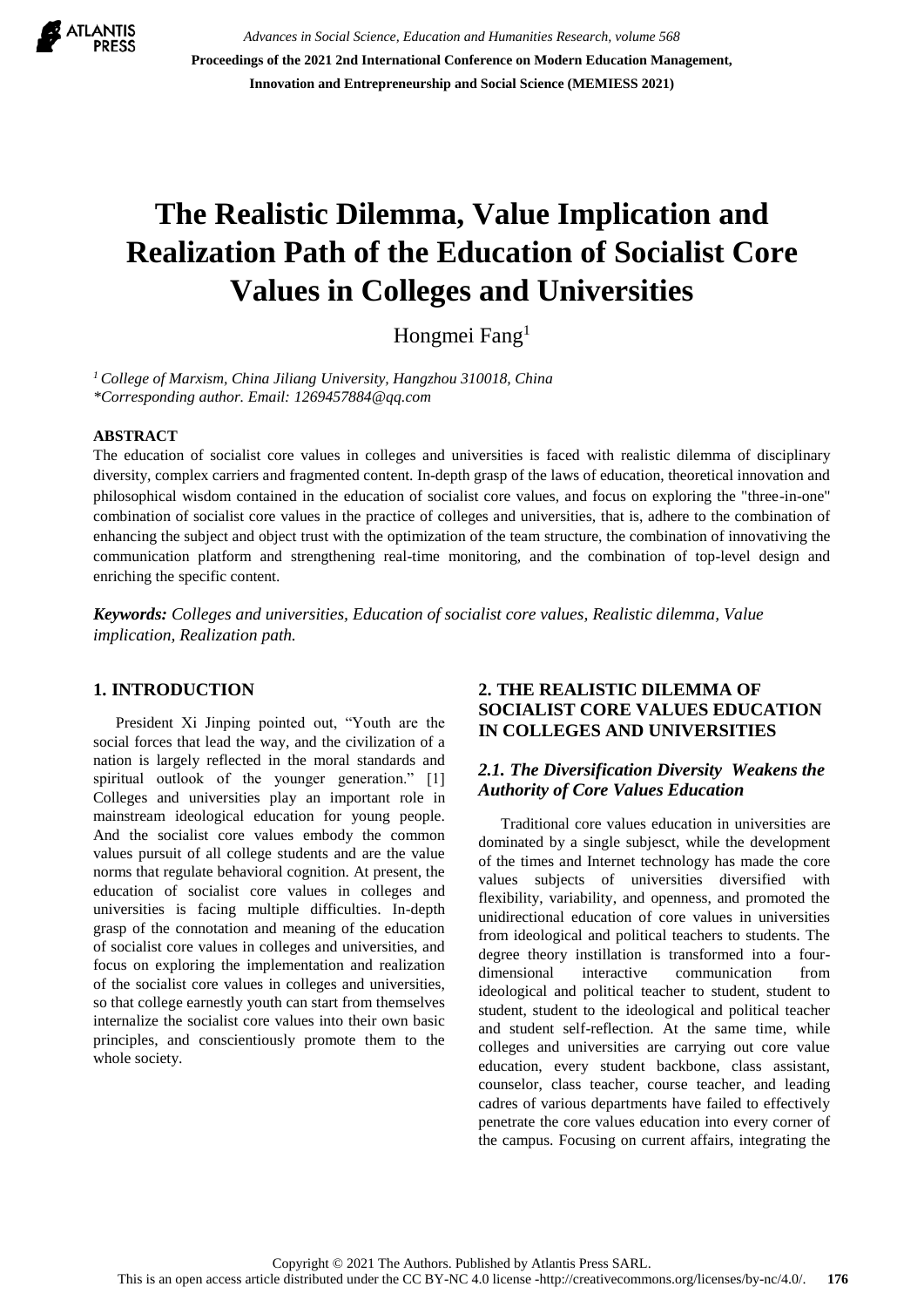latest methods and means, and the coupling of the education subject and education content. Therefore, the authority of core values education information transmission and the monopoly of discourse transmission in colleges and universities have been weakened. The expected effect of the political guidance and moral cultivation function of core values education is not satisfactory. The one-dimensional classroom teaching of core value education has failed to achieve practical results, and the role of teachers as a"gatekeeper" is weakened in the core values education of colleges and universities, thereby undercutting the authority of core values education, and objectively has a higher grasp of the structure and team level of the core values education subject of colleges and universities.

## *2.2. The Complexity of the Carrier Increases the Difficulty of Dissemination of Core Values Education*

The education carrier of core values in colleges and universities upgrades offline learning to a dual combination mode of real activities and network virtuality. Due to the limitations of the scope of real activities, the complexity of the approval process, and the low participation of the educated, the core values education coverage is narrow, the frequency of activities is low, and the poignant remarks from educatee is plentiful, which cause colleges and universities to shift their attention to the online virtual model. Colleges and universities use platforms such as Weibo, WeChat, Micro Video, and clients to break the virtual "presence" of time and space barriers to produce emotional experience and atmosphere rendering. However, the enslavement and alienation of modern new media and the curiosity of college youths, the normalization of core values has not been popularized. The advanced Internet technology provides real-time information for college youths and modernizes the media to better meet the urgent needs of student groups for value standards and behavioral orientation. Meanwhile, it provides core values education with negative material for moral anomie. The concealment and equality of the Internet give college youths the power to fully express themselves in the cyberspace, and increase the possibility of cybercrime. The cheap cost of default in cyberspace makes it difficult to curb moral anomie. Once colleges and universities fail to respond to moral anomie in a timely manner on the Internet, it will have a series of adverse effects, which will make college youths question the mainstream values.

#### *2.3. Content Fragmentation Impacts the Actual Effect of Core Values Education Practice*

Each age is conceived with the unique spirits of each age, and each generation is branded with the unique values of each generation. The core values of socialism are the "greatest common divisors" proposed in the new era to reflect the common values of the people of all ethnic groups in the country around what kind of country and society should be built and what kind of citizens should be cultivated. It is a common value related to the future and destiny of the country and the health and well-being of the people. President Xi pointed out in his speech at the Peking University teacher-student symposium, "The value orientation of youth determines the value orientation of the entire society in the future, and youth is in a period of value formation and establishment, which is important to cultivate values in this period."[1] Therefore, when the three views of youth are not form, they must be educated to buckle the first button of life. However, in the modern Internet era, the massive fragmented information affects the macro, meso, and micro emotional needs of the core values education of colleges and universities, and impedes the urgent need for young people to realize the organic integration of national, social and self-values. At the same time, the dual combination of real activities and network virtuality makes the content of value education diversified, and makes various false and wrong ideologies and values widely disseminated among college youth groups. In particular, the value penetration and discourse hegemony of various Western media have created severe challenges for college youths to cultivate correct moral cognition, conscious moral development and active moral practice. College youth who have been in the "subculture" space of new media for a long time lack the awareness of distinguish good and bad Internet culture. They often have no opinions of their own but simply follow the herd, which also profoundly affects the actual effect of core values education. In short, the psychological immaturity of college youth, the development of new media, and the sharing of educational information increase the risk of ideological education in colleges and universities, and easily lead to difference in the identification of mainstream values among college youths.

## **3. THE VALUE SIGNIFICANCE OF SOCIALIST CORE VALUES EDUCATION IN COLLEGES AND UNIVERSITIES**

#### *3.1. The Education of Core Values Contains the Law of Ideological and Political Education*

The core values education of colleges and universities serves as a foundation project that guides young students to respect morality, learn morality, abide by morals, and pursue lofty moral ideals. It does not only focus on the cultivation of students' moral sentiment, but also focuses on the development of "Prosperity and strength, Democracy, Civilization and Harmony" to promote great virtues of young people in colleges and universities to love the people of the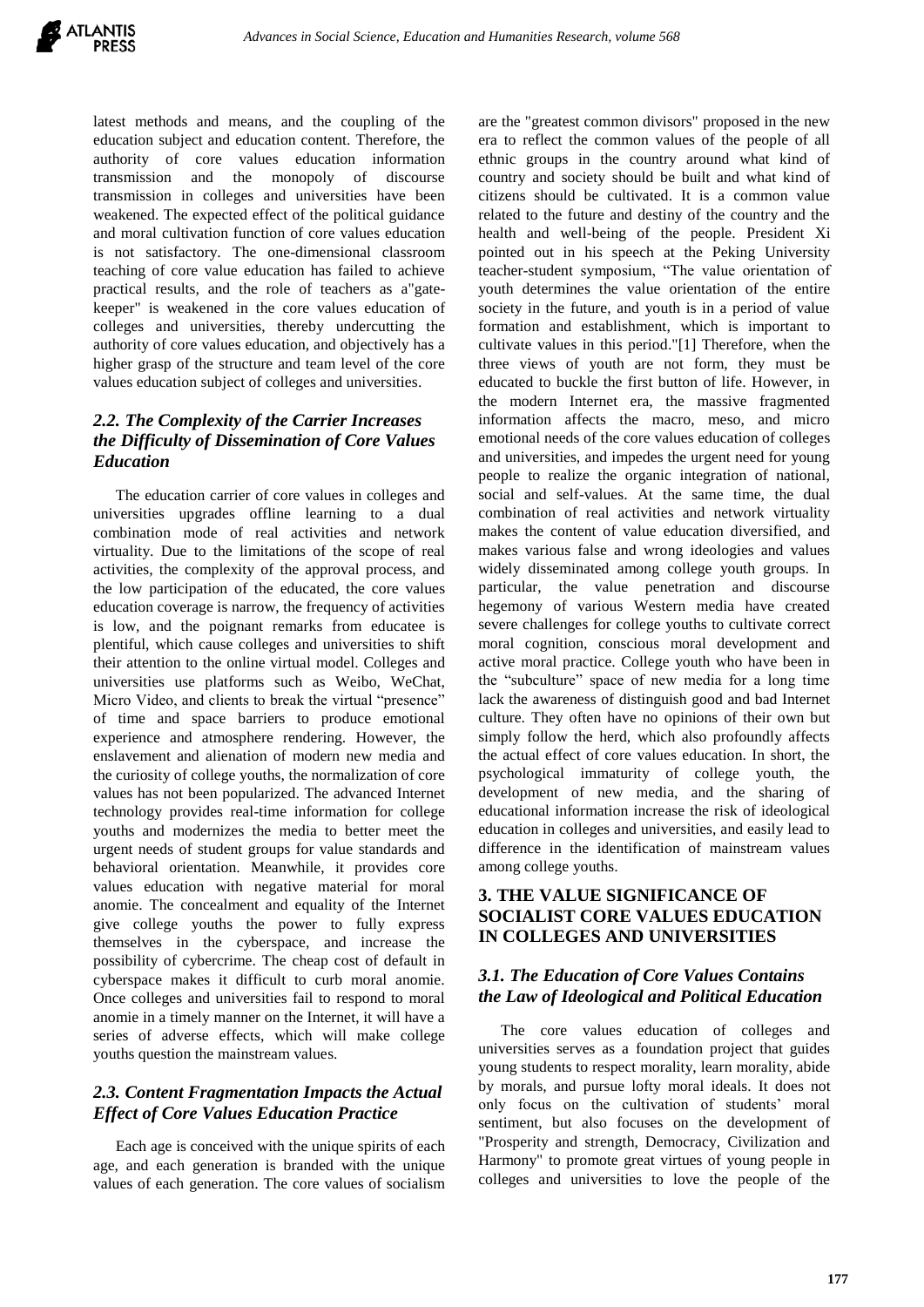

motherland and strengthen their ideals and beliefs. For a long time in the past, college youths have been immersed in historical nihilism, neoliberalism, and individualism. These bad thoughts have instigated society by slandering our country's historical facts, heroes, national leaders, and state system, which undermines the college youth's identity and loyalty to our country's roads, theories, systems and cultural confidence. Therefore, it is particularly necessary to attach great importance to national values to cultivate a sense of national identity and national belonging, so that college youths should bear the responsibility of "doing whatever it takes to serve one's country even at the cost of one's own life, regardless of fortune or misfortune to oneself.". With "freedom, equality, justice, and the rule of law", we will cultivate the public morality of college youth to observe discipline and law, fairness and justice. Core values education introduces the common value orientation at the social level, vividly analyses the positive and negative cases online and offline, and guides young people to understand, abide by, and practice public ethics, adheres to "a public spirit will rule all under the sky when the great way prevails. ", and shoulders the social responsibility of the ancient civilization. With "patriotism, dedication, integrity, and friendliness", we promote the personal virtues of honesty, empressement, and mutual help among college youths. Core values education takes personal morality and accomplishment as the third aspect, which integrate the labor, occupation, and moral education in college ideological and political education to cultivate students with correct life orientation and persist in creating extraordinary greatness from ordinariness.

#### *3.2. The Education of Core Values Contains the Innovative Transformation of Marxist Theory*

Marxist theory is a scientific theory that advances with the times and continues to develop. It still has strong vitality and value space in the new era of socialism with Chinese characteristics. Its vitality is reflected in its clarification about the law of value for the development of human society from the perspective of dialectical materialism and historical materialism. At the same time, it's also reflected in constantly venting the old and adding to the new in the changes of the times, realizing its own leap-forward development. Core values education is the production of Marxist theory based on the basic national conditions and the main contradictions. It provides a comprehensive view of the human development theory and the comprehensive explanation of the essential power of human beings contained in the Marxist theory from a macro country perspective, a meso social perspective, and a micro individual aspect. As Marx pointed out: "Anyone's duty, mission, and task are to develop all their abilities in an all-round way." [2] The core values education of colleges and universities is conducted through five aspects of morality, intelligence, physical conditions, mind status and community service to realize the ardent hopes of modern society for the young generation, so that university youths will continue to innovate and deepen Marxism while achieving the "Five Learnings".

# *3.3. The Core Values Education Contains Chinese Excellent Traditional Philosophical Wisdom*

As the cultural gene of the Chinese nation for thousands of years, the excellent traditional Chinese culture contains inspiring and thought-provoking philosophical wisdom, deeply roots in the hearts of the people, and subtly affects the way of thinking and behavior of Chinese people. The ancients said: "What the Great Learning teaches, is to illustrate illustrious virtue; to renovate the people; and to rest in the highest excellence."[3] The core values, as a kind of virtue, contain personal virtue, national ethics and social morality. Today, the promotion and cultivation of core values in colleges and universities is to continuously assimilate nourishment from the excellent Chinese traditional philosophical wisdom, and to understand that "People are the Base of a Country", "Union but difference" [4] "Manners make the man", "Proper norms should be observed to uphold peace"; explain the value principle of "Everyone should be concerned about the rise and fall of the world", "Keeping his word and seeing his actions"[4], "A gentleman is open and poised"[4]; practice The benevolent loves others" [5], "Be kind to others" [5], "mutual help and protection" [5], "Help the poor" behavior standards. Due to its distinctive national character, timeless value, continuity and stability, the excellent traditional Chinese philosophy keeps advancing with the times and innovating in the course of historical changes. It has been condensed into the mainstream values respected by today's society and has become one of the important contents of values education in universities.

# **4. WAYS TO PRACTICE SOCIALIST CORE VALUES IN COLLEGES AND UNIVERSITIES**

## *4.1. Strengthen the Combination of Subject and Object Trust and Optimization of Team Structure*

Ideological and political education usually conducts investigation and research in the three-dimensionality of "subject-method-object". The core values education of colleges and universities should take the threedimensionality as a standard, strengthen the emotional cultivation of subject and object, innovate working methods, and effectively strengthen the effectiveness of core value education. First of all, colleges and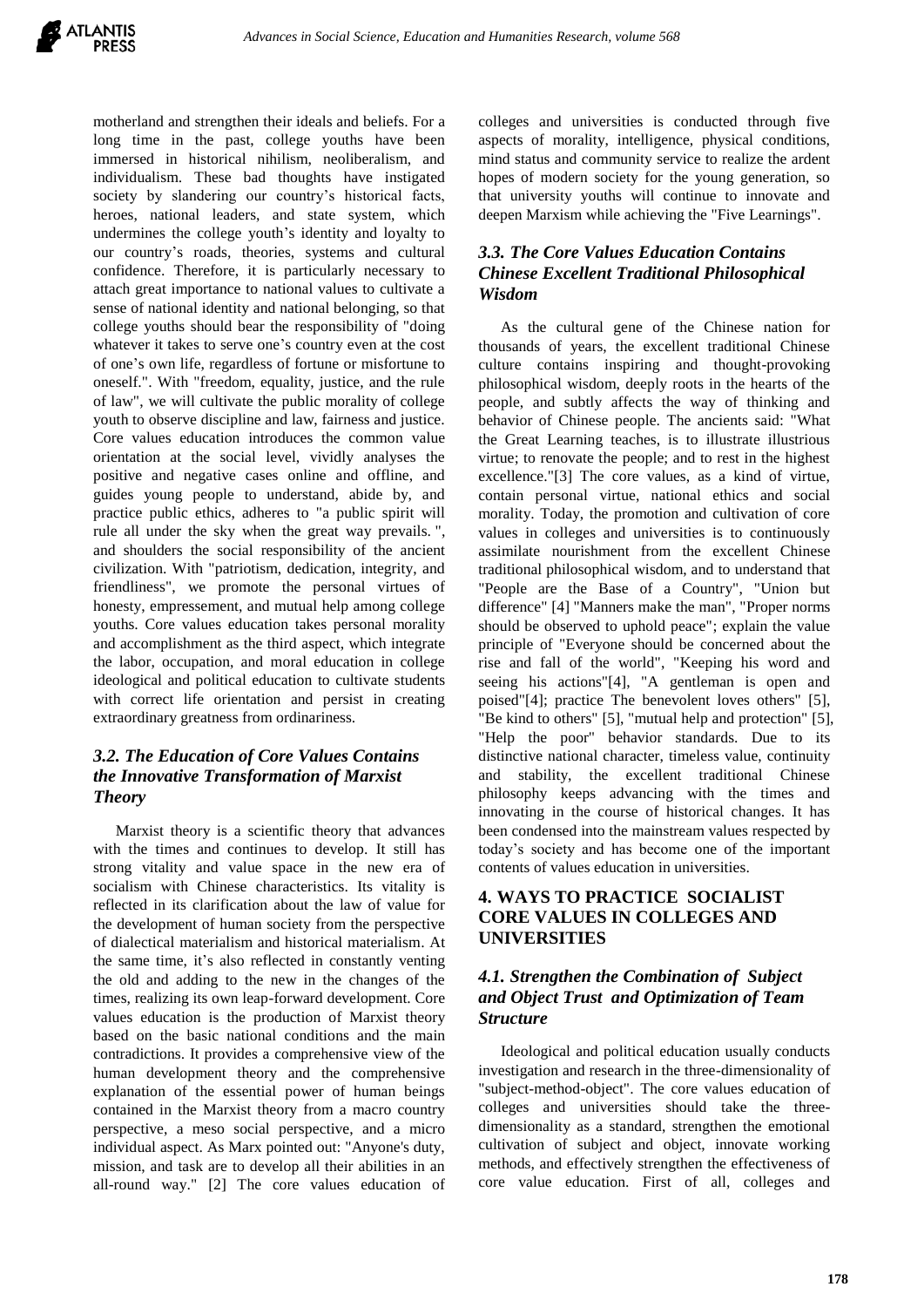

universities should adhere to the "people-oriented" principle to integrate internal and external resources, and use the Internet, big data, new media, and artificial intelligence to aggregate and transform the needs, preferences, and emotional expressions of college youth and other technical advantages, and establish the communication bridge between teachers and students through teacher-student interaction. The communication bridge of the spiritual world generates emotional resonance and belief support, enhances the effective trust between the subject and the object, and provides the possibility for the core values of "precise irrigation". Secondly, large education funding investment, implementation of ideological and political teacher post allowances, the introduction of compound talents with multidisciplinary backgrounds such as management, journalism, psychology, etc, to create a major ideological and political team that understands the moral needs of students and can accurately grasp the connotation of core values, so that teachers and students in colleges and universities will stimulate the practice of socialist core values in the context of emotional mutual trust and high-frequency interaction, and strengthen the intrinsic needs and value recognition of individual young students for the core values.

## *4.2. Combination of Innovative Communication Platform and Enhanced Realtime Monitoring Mode*

In the information age, college party committee cadres, ideological and political teachers should organically integrate online and offline dual-channel parallel models. Innovate the form of discourse dissemination, accept the established situation in which the education of core values of colleges and universities has been transformed from "monologue" by teachers to "dialogue", and grasp the scale of "gatekeeper" to build a communication platform close to the needs of students. Improve the prevention and control work in the field of ideology, improve the risk investigation and judgment mechanism, conduct a comprehensive analysis of the dual-channel core values dissemination dynamics, study and judge risk points and sources of turbulence, reasonably set up hot topic sections, and guide young people to do online "public opinion guidance", deeply integrate offline "moral indoctrination". Synchronous monitoring should be used to find out and obtain the dynamic information of college youth in a timely manner. And the punishment of moral anomie should be combined with the psychological protection of students. In the face of special periods such as epidemic prevention and control and college graduation seasons, it will carry out key monitoring, through the analysis and survey of public opinion data on campus cards, "flow accounts" and "Internet", firmly grasp the initiative of ideological work, and sing the main melody in student gathering places. Moral anomie of college

students is stifled in the cradle. At the same time, colleges and universities should classify students. The publicity department, psychology department and student associations of universities should conduct effective core values education based on the results of data analysis, so as to ensure that each student integrates personal development into the development of the country. "The self of youth, to create the home of youth, the nation of youth, the human beings of youth, the earth of youth, the universe of youth". [6]

#### *4.3. Combination of the Top-level Design and the Enrichment of Specific Content*

"On reaching the last leg of a journey, you are only half way there." Colleges and universities should earnestly grasp the top-level design, carry forward the excellent tradition of "the party has a call, the league has action", and find the entry point and combination of work in the overall situation of the party and the country, and integrate into the university core values education work, strive to build a broader stage for young students' moral practice, provide richer opportunities to create a colorful life and more convenient conditions to make contributions, so that young students can truly feel the care of the party and the country, so as to take practical actions to give back to society and promote social progress. At the same time, colleges and universities should enrich the connotation of core values, give full play to the role of young moral models, and use youth models to lead college students to redouble their efforts, be strict with themselves, and keep making progress. Personal dreams add a powerful youth to the realization of the Chinese dream. Do a good job in the overall deployment of the core values of colleges and universities, and take the "three obediences and four virtues" as the core values education content, that is, to guide the young people of colleges and universities to engage in voluntary service, engage in poverty alleviation, help the weak and the disabled, and engage in a series of civilized new style activities such as "learning from Lei Feng" activities. Advocate social ethics in the new era with those based on law-abiding, fairness and integrity, unity and mutual assistance, professional ethics based on love and dedication, diligence and courage, family virtues based on family harmony, orderly growth, and neighbourhood mutual assistance, and accommodate the personal morality of integrating public morality, morality and virtues.

#### **5. CONCLUSIONS**

In short, facing the severe challenges of discipline diversification, carrier complexity, and content fragmentation, the core values education of colleges and universities should deeply understand the law of ideological and political education, the Marxist theoretical innovation based on the theory of human